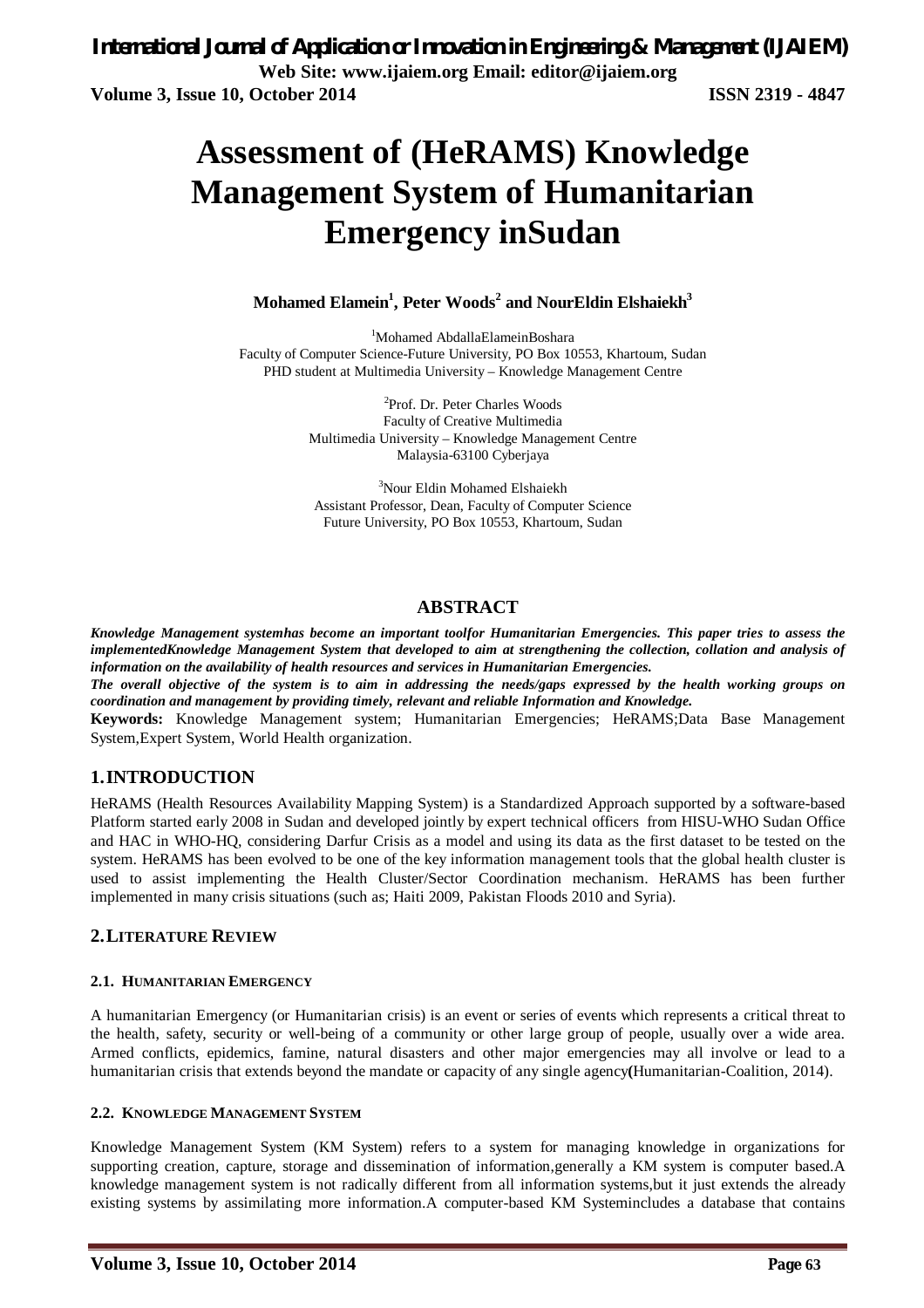### *International Journal of Application or Innovation in Engineering & Management (IJAIEM)* **Web Site: www.ijaiem.org Email: editor@ijaiem.org Volume 3, Issue 10, October 2014 ISSN 2319 - 4847**

knowledge items and an activity record that is associated with the knowledge items. (Murphy, 2006), stated that KM Systems are vital for disaster detection, response planning, andmanagement. These systems aid in early warning, and provide decision support for disaster response and recovery management.

### **2.3. KNOWLEDGE-BASED SYSTEM**

A Knowledge-based system (KBS): is a computer program that reasons and uses a knowledge base to solve complex problems. The term is broad and is used to refer to many different kinds of systems. The onecommon theme that unites all knowledge based systems is an attempt to represent knowledge explicitly via tools such as ontologies and rules rather than implicitly via code the way a conventional computer program does. A knowledge based system has two types of sub-systems: a knowledge base and an inference engine. The knowledge base represents facts about the world. The inference engine represents logical assertions and conditions about the world(Reid , 1985). The first knowledgebased systems were ruled based expert systems. One of the most famous was Mycin a program for medical diagnosis. These early expert systems represented facts about the world as simple assertions in a flat database and used rules to reason about and as a result add to these assertions. Representing knowledge explicitly via rules had several advantages:

- Acquisition & Maintenance. Using rules meant that domain experts could often define and maintain the rules themselves rather than via a programmer.
- Explanation. Representing knowledge explicitly allowed systems to reason about how they came to a conclusion and use this information to explain results to users. For example, to follow the chain of inferences that led to a diagnosis and uses these facts to explain the diagnosis.
- Reasoning. Decoupling the knowledge from the processing of that knowledge enabled general purpose inference engines to be developed. These systems could develop conclusions that followed from a data set that the initial developers may not have even been aware of.(Hayes-Roth, Waterman, & Lenat, 1983)

As knowledge-based systems became more complex the techniques used to represent the knowledge base became more sophisticated. Rather than representing facts as assertions about data, the knowledge-based became more structured, representing information using similar techniques to object-oriented programming such as hierarchies of classes and subclasses, relations between classes, and behavior of objects. As the knowledge base became more structured reasoning could occur both by independent rules and by interactions within the knowledge base itself. For example, procedures stored as demons on objects could fire and could replicate the chaining behavior of rules.(Mettrey, 1987)

### **2.4. THE ROLE OF KNOWLEDGE-BASED SYSTEM IN EMERGENCY MANAGEMENT**

Information and knowledge have become important issues in health as medical practice requires tools to extend the mind's limited capacity and to recall and process large numbers of relevant variables. Information and knowledge management (IKM) enable and sustain informed decision-making for managing disaster risk, and are essential for coordinated action. Informed decision-making needs a sound information and knowledge base as well as dedicated and skilled professionals**(**UNISDR, 2013). Based on experiences through different Emergencies we can assume that one of the main problems is the lack of an exact and efficient identification system through which the victims, especially all those under the debris can be identified. Type of knowledge related to the disastrous situation and the relevant technology to handle the knowledge, which can speed up the search, rescue, relief, and as a whole Disaster Management process are highly important

### **2.5. HEALTH RESOURCES AVAILABILITY AND MAPPING SYSTEM IN SUDAN**

Not being able to obtain a comprehensive understanding of available health resources over an affected area, nor the ability to track the evolution of these services over time, were the major issues that led to the development of HeRAMS.HeRAMS was developed in order to enhance situational awareness within the health sector response to the ongoing emergency in the Darfur states.

### **2.5.1. SYSTEM COMPONENTS**

The components of the system are standard Excel sheet (HeRAMS Matrix) that is already built up with many standard predefined lists and validation rules to minimize data entry errors and ensure consistency, this used as an input for the central database system. The outputs of the system werestatistics, analytical reports and Maps; this reportwas built based on standard formulas defined by expert technical officers.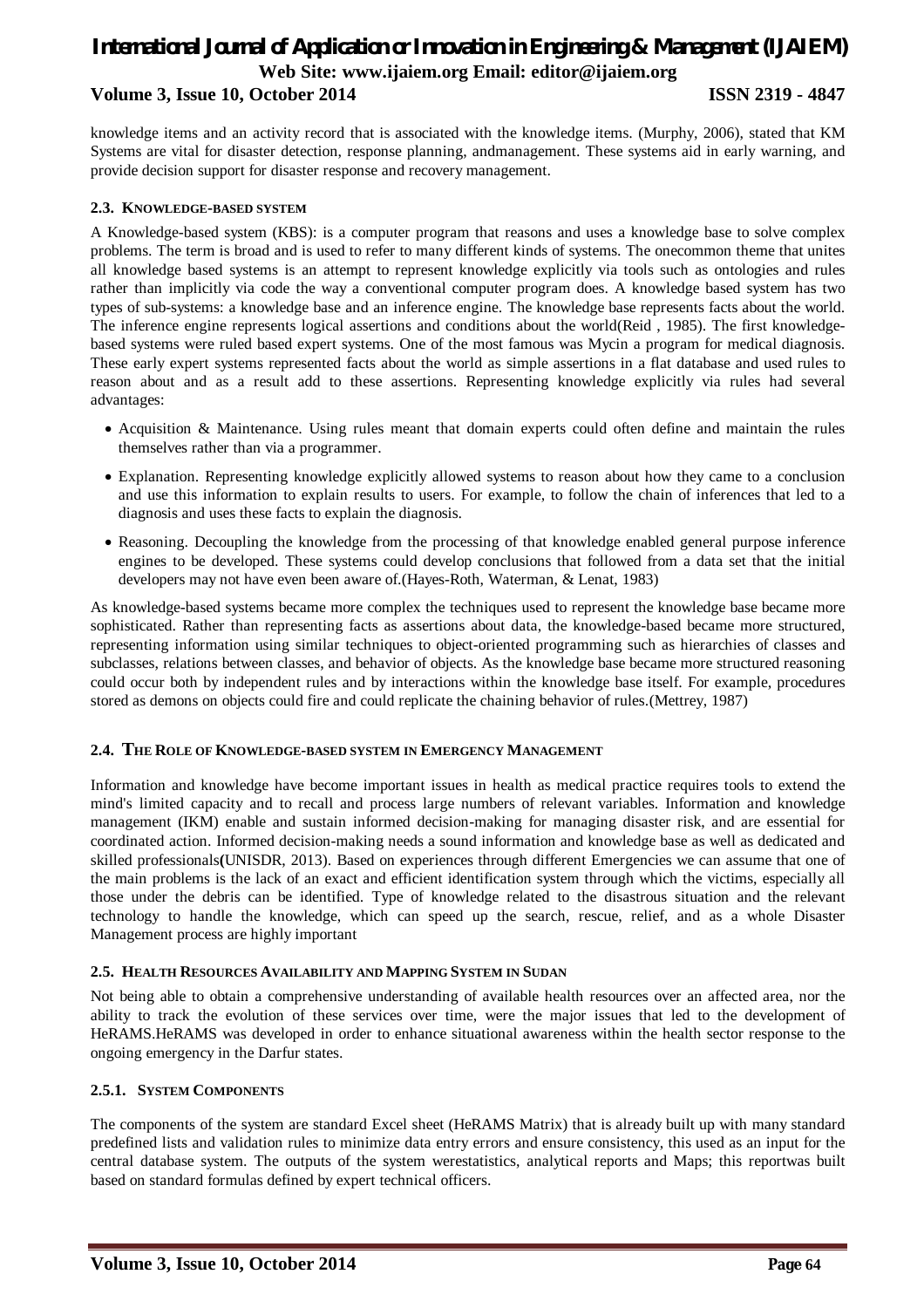## *International Journal of Application or Innovation in Engineering & Management (IJAIEM)* **Web Site: www.ijaiem.org Email: editor@ijaiem.org**

**Volume 3, Issue 10, October 2014 ISSN 2319 - 4847**



**Figure 1:** HeRAMS Components

### **2.5.2. TYPES OF DATA COLLECTED BY HERAMS**

Comprehensive set of health resources and servicesdata collected at HF level; data includes:

- Geographical data
- Type and Functionality of the HF
- Inpatient capacity
- Water sources & electricity
- Management of the HF (i.e., health partners)
- Human resources (HF based & Community based staff)
- Health Services provided by each HF (categorized by community care, PHC, and SHC Levels )

### **2.5.3. DATA QUALITY ASSURANCE**

Many validity checks were performed to ensure consistency and reliability of the data**:**

i.Implementing the data collection sheet with standard pre-defined lists for the data types of known parameters; (i.e. ., standard locations list, HF Types **(…,**Validation rules for entered data types

- ii.Upon importing data from the data collection sheet to the Database system, other validation rules are performed to ensure consistency of data types
- iii.Performing local quality control check; coordinated editing and auditing processPeer reviewing of the collected raw data; conducted by the data gathering team (field PHC officers) and developers **,** Appraising &reviewing of generated reports before dissemination.

Other procedures were applied to ensure quality data**:**

**I.**Collecting data by personally interviewing partners and direct field mission, rather than sending partners a copy of the data collection sheet to be filled

**II.**Developing data dictionary for clear definition of data elements; "use of meta-data**"**

**III.**Unifying the reporting channel & maintaining one source of data to avoid duplication of reporting

**IV.**Providing hands-on training for the system users (i.e., PHC officers); up-to-date

**V.**Establishing a mechanism for frequent feedback to those collecting and using data

### **2.5.4. HERAMS AIMS AND OBJECTIVES**

HeRAMS was developed to provide the decision makers with timely, relevant, and reliable information about the available health resources, in order to support them:

- Knowledge base for Emergency.
- Sustainable data collection mechanism for reliable and timely information management
- Support of decision making to initiate planning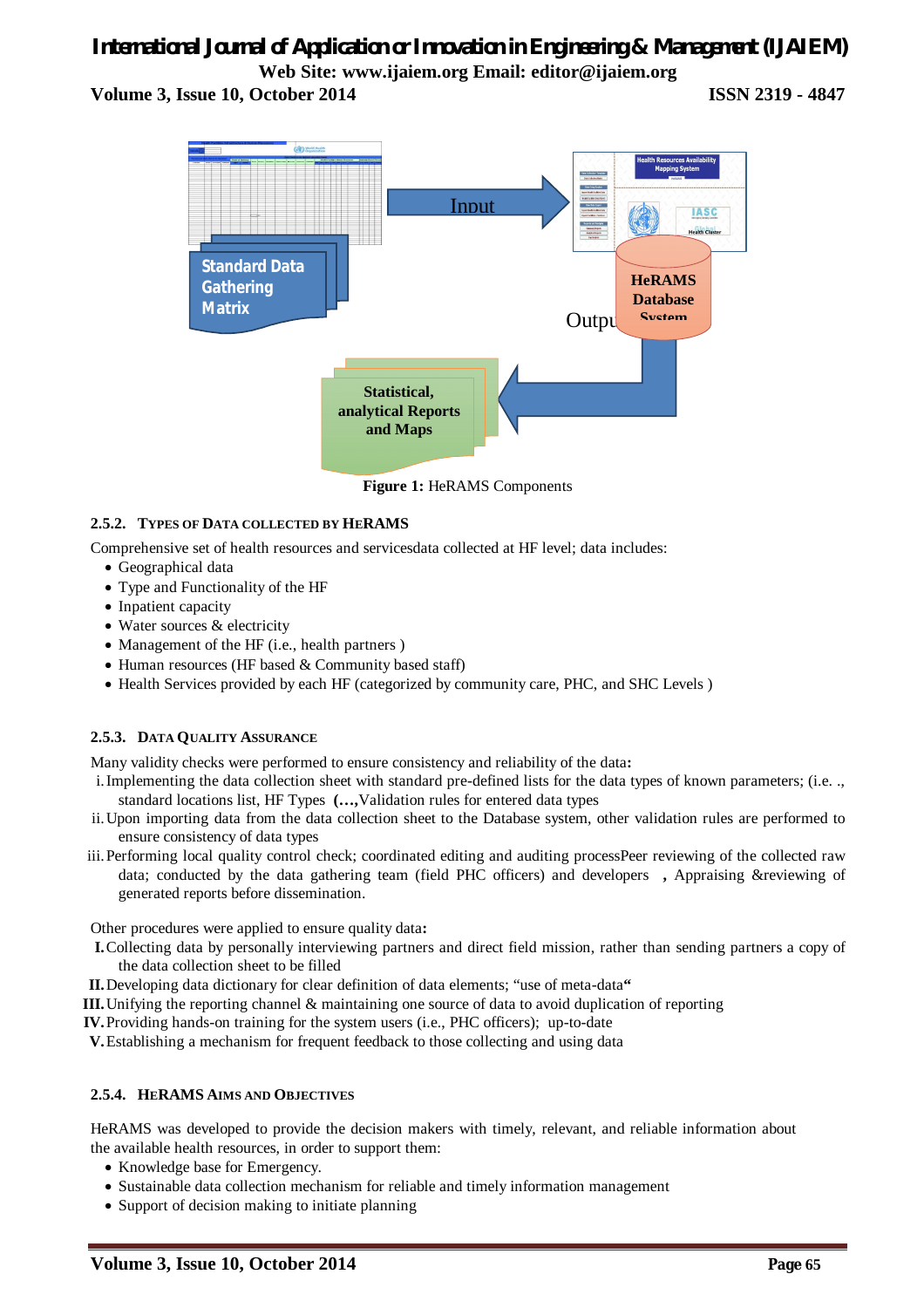## *International Journal of Application or Innovation in Engineering & Management (IJAIEM)* **Web Site: www.ijaiem.org Email: editor@ijaiem.org**

### **Volume 3, Issue 10, October 2014 ISSN 2319 - 4847**

- Prioritizing actions , allocating resources and monitoring changes
- Methodology sharing tools.
- Measuring gaps and Resources planning
- Ensuring evidence-based actions
- Enhancing coordination & accountability
- Helping Health cluster in developing exit scenario
- Monitoring Who is doing What Where, and when

### 2.5.5. DATA COLLECTION, REPORTING CHANNEL, QUALITY ASSURANCE MECHANISM, AND SYSTEM PRODUCTS:



**Figure 2:** Data collection, reporting channel, derived from (WHO, Sudan office) **2.5.6. LIMITATION AND COMMON MISTAKES**

As perreviewingof reports that generated from the tool and by the comments of the health cluster committee(WHO-Sudan, 2013) below are some points that could be as limitation:

- i. Some of the HFs managing partners don't reflect the support of other partners; this is why some partners are inquiring about their present.
- ii.Verification of the data must be initially performed at state level; and cross checking by partner PHC coordinator and WHO PHC officer.
- iii. Not all states provide data such as (Catchment Population, No. of Consultations, No. of Referred cases, and total no. of Antenatal Visits) which has number nature.
- iv.Missing of the GIS coordinate.